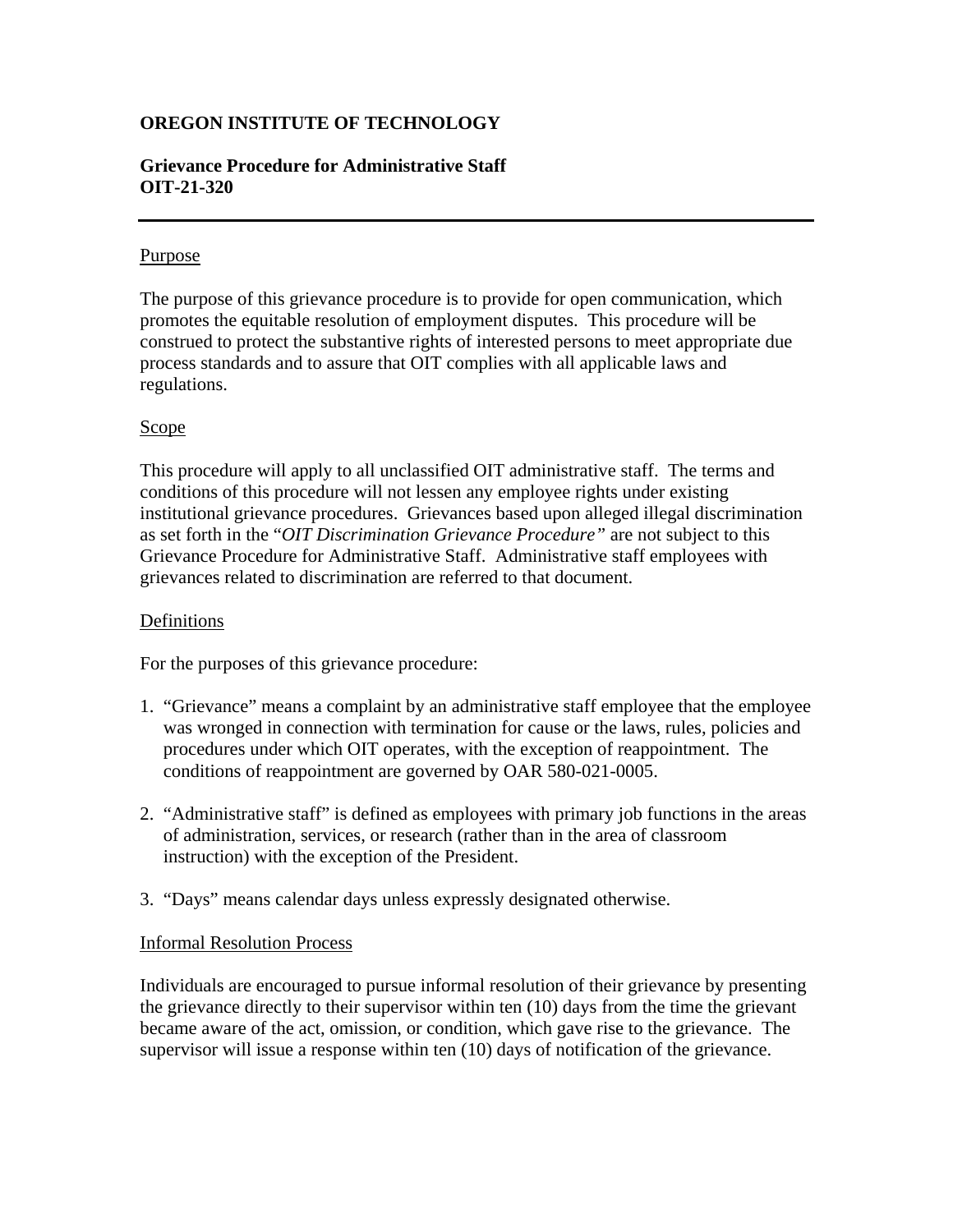#### Formal Resolution Process

In a formal grievance resolution process, all complaints, responses and decisions must be made in writing within the specified time limits. If a decision is not issued within the designated time limit, the grievant may submit the grievance to the next step or agree to an extension of time for the issuance of a decision. Any agreement to time extension must be stated in writing. In the event the grievant also seeks resolution in another forum, OIT may elect not to proceed with the grievance process.

- a. A written grievance must be submitted to the grievant's immediate supervisor within thirty (30) days of the grievant first learning of the alleged act, omission, or condition which gave rise to the grievance. Should the employee engage in the "Informal Resolution Process" set forth above, this thirty (30) day period may be extended by the employee's supervisor; however, this extension may not exceed a total of ten (10) days beyond receipt of the supervisor's informal resolution response. The supervisor will issue a written decision to the grievant within fourteen (14) days of receipt of the written grievance.
- b. Should the grievant be dissatisfied with the decision of the supervisor, the grievant may appeal that decision to the appropriate Vice President. Such an appeal must be filed within ten (10) days of the date of mailing of the supervisor's response. The Vice President may delegate responsibility for investigation of the grievance to a third party who will present written findings and recommendations to the Vice President. In either event, the Vice President will issue a written decision to the grievant within fourteen (14) days of the Vice President's receipt of the appeal.
- c. Should the grievant be dissatisfied with the determination of the Vice President, an appeal may be filed with the President. Such an appeal must be filed within ten (10) days of the date of mailing of the Vice President's decision. The President may conduct a review on the record and/or supplement the record in the manner deemed appropriate and necessary by the President, in the President's sole discretion, in reaching a determination. The President may delegate authority and/or action in the process of resolving the grievance. The President will issue a written decision to the grievant, the Vice President and the supervisor/department head no later than thirty (30) days from the original date of the submission of the grievant's appeal to the President. The decision of the President will be final.